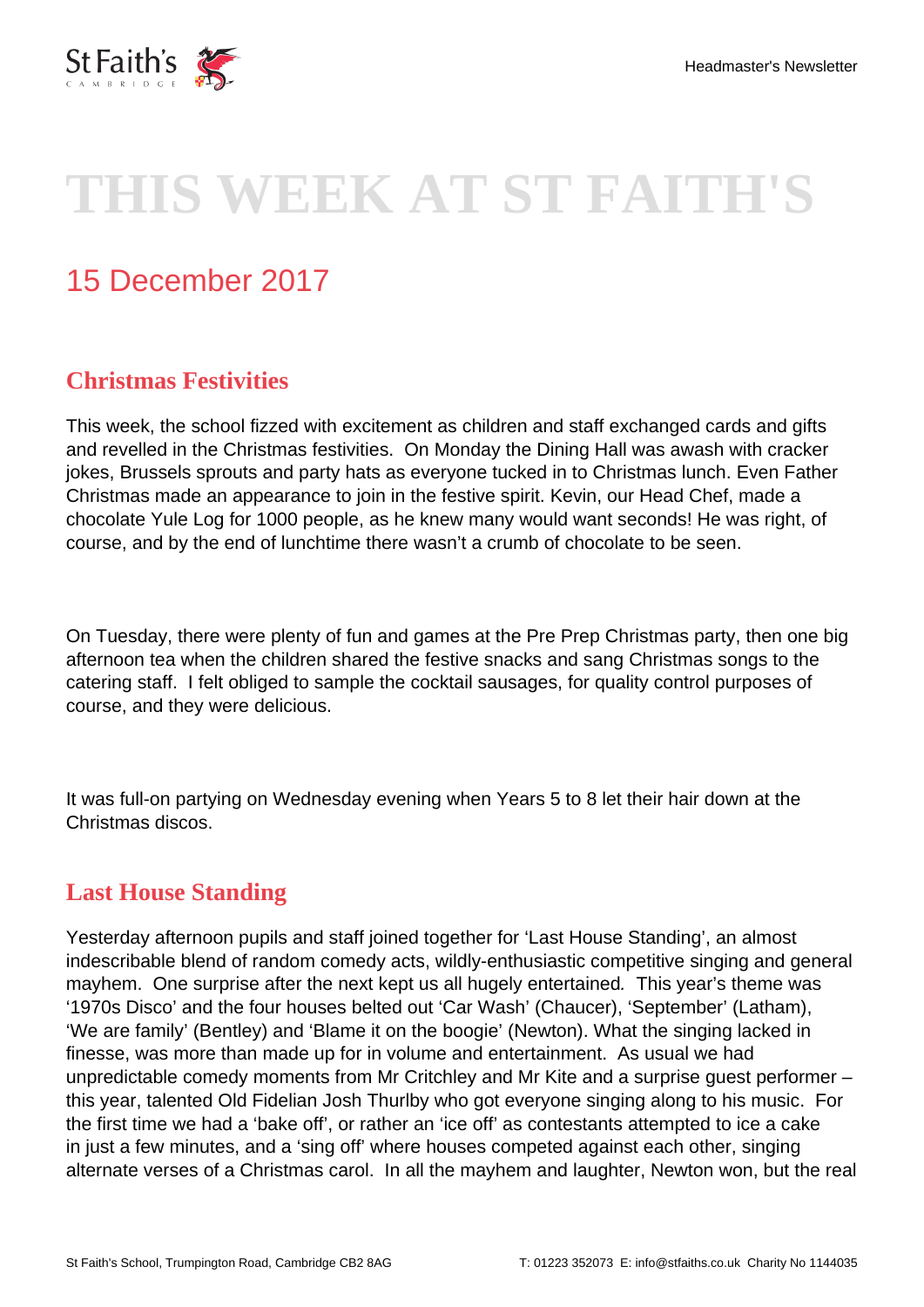

winner was the event itself, which once again emphasised the unique atmosphere at St Faith's.

#### **Carol Services**

After the frenetic excitement of the Christmas lunches, parties, discos, and variety shows we ended the term on a more traditional note today with our Carol Services. At St Faith's we have much to be thankful for and these services provide a good opportunity for the school community to come together to reflect on the meaning of Christmas and consider those who are less fortunate than ourselves. Thank you to all the parents and grandparents who were able to join us for these special occasions.

#### **Makukhanye School**

Speaking of those less fortunate than ourselves, I was delighted to hear this week that many of the classrooms at Makukhanye School, the township school in South Africa which we support, have recently been re-painted, thanks to our fund-raising; here are the pictures showing some of the work. Let's hope and pray that the children and staff of Makukhanye have a safe and happy Christmas.

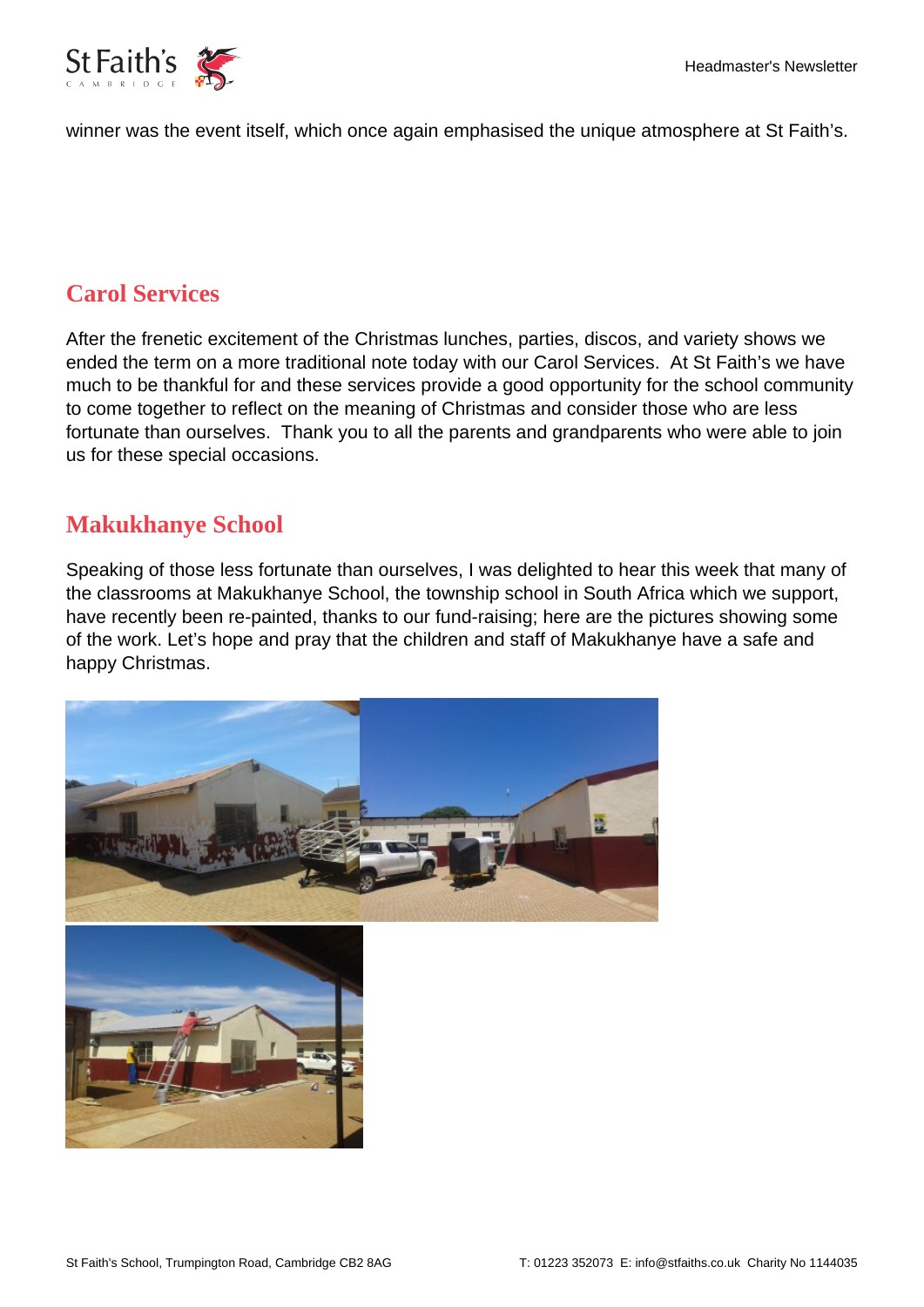

# **Reflections**

As we reach the end of term, it seems a very long time since we assembled together at the beginning of September, all refreshed from the summer holiday, to begin another school year. It has been another highly productive term with so many memorable moments and notable achievements. We have had the creation of The Hub, a meteorite strike on the Head's House, poetry recitals, music concerts, drama productions, sports matches, art workshops, author visits, chess tournaments, a book fair, a whole school photograph, a Remembrance Service, a silly sock day, a fireworks display, Old Fidelian reunions, nominations for national awards, a visit from Santa Claus and the arrival of a school partridge!

On a more serious note, I am always conscious that reported school news tends to focus on the wide range of 'public' events, particularly in Drama, Music and Sport, and as you know, there is plenty to celebrate about these at St Faith's. So allow me to put in a quiet word or two for the equally valuable accomplishments behind the classroom doors that take place at St Faith's every day. From the handwriting exercises in the Pre Prep to the learning of Latin conjugations in Year 8, and all the number crunching and Science experiments in between, it is the talent and infectious enthusiasm of our staff and pupils in day-to-day lessons which enable so much progress to be made and so many successes to be achieved. When I conduct tours of the school, prospective and current parents often comment on the quality of our staff, but I appreciate that on a day to day basis, this is largely hidden. In the final newsletter of the term, therefore, I would like to say a sincere thank you to each and every pupil and member of staff for their enthusiasm and inspiration in class every day over the past three months, for it is this valuable work which is the heart-beat of the school and creates the uniquely positive and happy environment which characterises St Faith's.

# **Good Schools Guide**

This positive and happy environment is highlighted in **[The Good Schools Guide report](https://www.goodschoolsguide.co.uk/schools/156765/st-faith-s/2FDE0B0#sch_tabs-2)** which was published this week. One of the editors of The Guide visited earlier this term, spending time in lessons and speaking with pupils, staff and parents. The Guide prides itself on providing unbiased and in-depth reviews of their selection of schools so as such, schools do not pay for inclusion nor do they have control of the editorial content. The report summary states, 'Overall, a very impressive school. Plenty of space, an excellent innovative education but, most importantly, a joyous place to be.'

#### **Finally…**